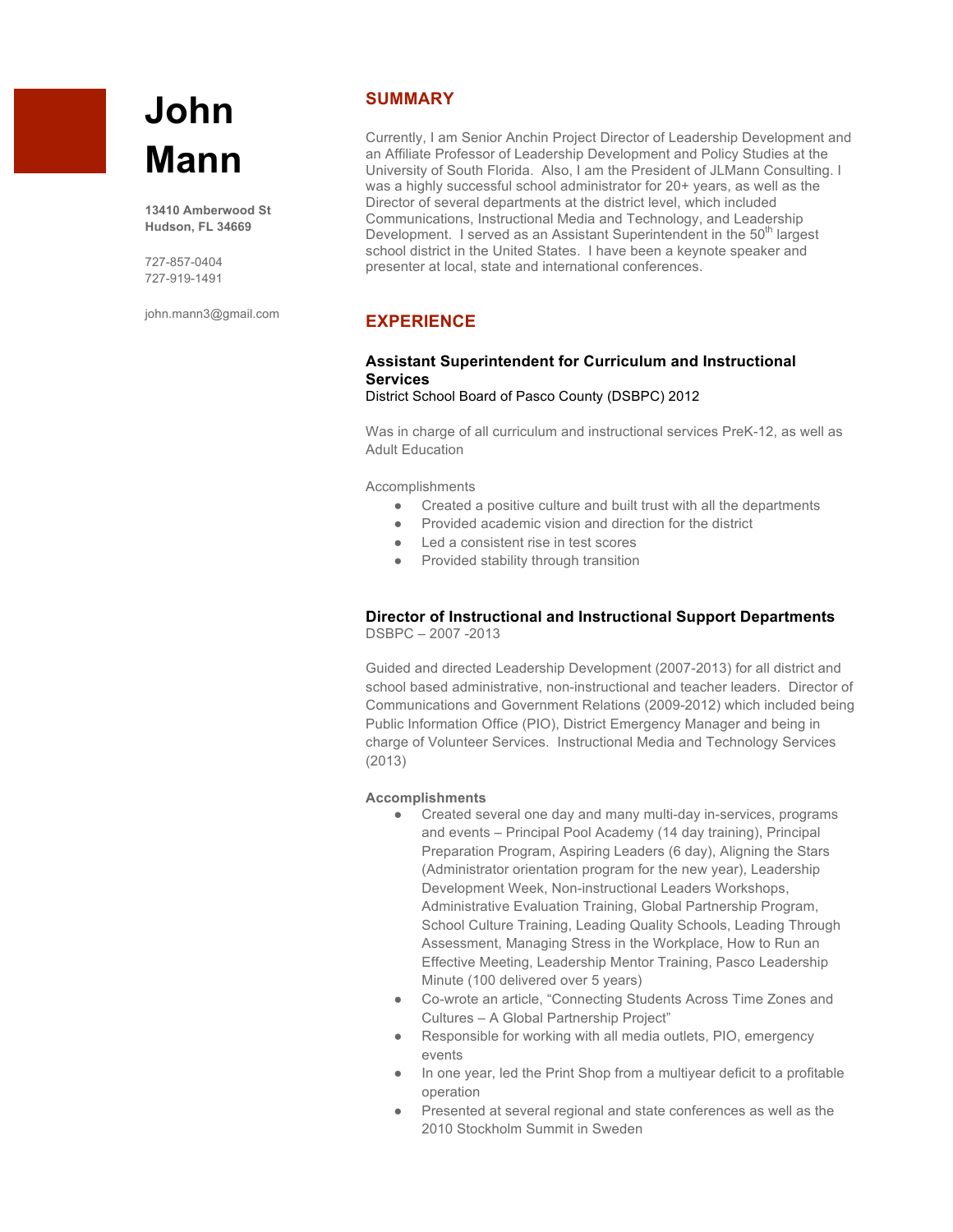# **Senior Anchin Project Coordinator for Leadership Development**

USF – 2015 - present

Coordinating the successful Gulf Coast Partnership (GCP) is one of my main responsibilities. I started coordinating the program in 2014. It is a yearlong Level 2 Principal Certification program for six districts hosted by USF. The Residents in the program participate in rigorous academic and practical application of skills in their preparation to become Principals. The program is founded on the ideas and principles of Appreciative Inquiry and Organizing.

#### **Principal**

Seven Springs ES and Chasco ES **–** 1992-2007

**Accomplishments**

- Created Dual Language School within a School
- Elementary Principal of the Year for DSBPC 1997
- Florida Administrator of the Year for the Arts 2003

#### **Affiliate Professor of Leadership Development and Policy Studies** University of South Florida (USF) and St Leo University – 2015

Created a course in Appreciative Inquiry and Organizing in Public Education. Working on research in the area of resilience, Relational Leadership, Appreciative Inquiry and Appreciative Organizing.

#### **Adjunct Professor** University of South Florida (USF) and St Leo University – 2001-2014

Taught 34 classes at the two different universities. Created courses in Curriculum Foundations, Curriculum Improvement, Analysis and Change, Supervision, Classroom Management and Introduction to Curriculum.

#### **Assistant Principal**

Land O'Lakes HS and Hudson MS **–** 1986-1992

#### **Teacher**

Carmel Jr. HS, Bryan ES and Southside MS **–** 1973-1985

**Accomplishments**

- Teacher of the Year at Southside MS 1984 and 1985
- District Teacher Improvement Trainer

# **EDUCATION**

#### **Indiana University**

Doctorate in Education – 1981-1982 Specialist in Education – 1978-1980 Master of Science – 1974-1976

#### **Indiana State University**

Bachelor of Science – 1969-1973

# **SKILLS**

● Motivational Speaker